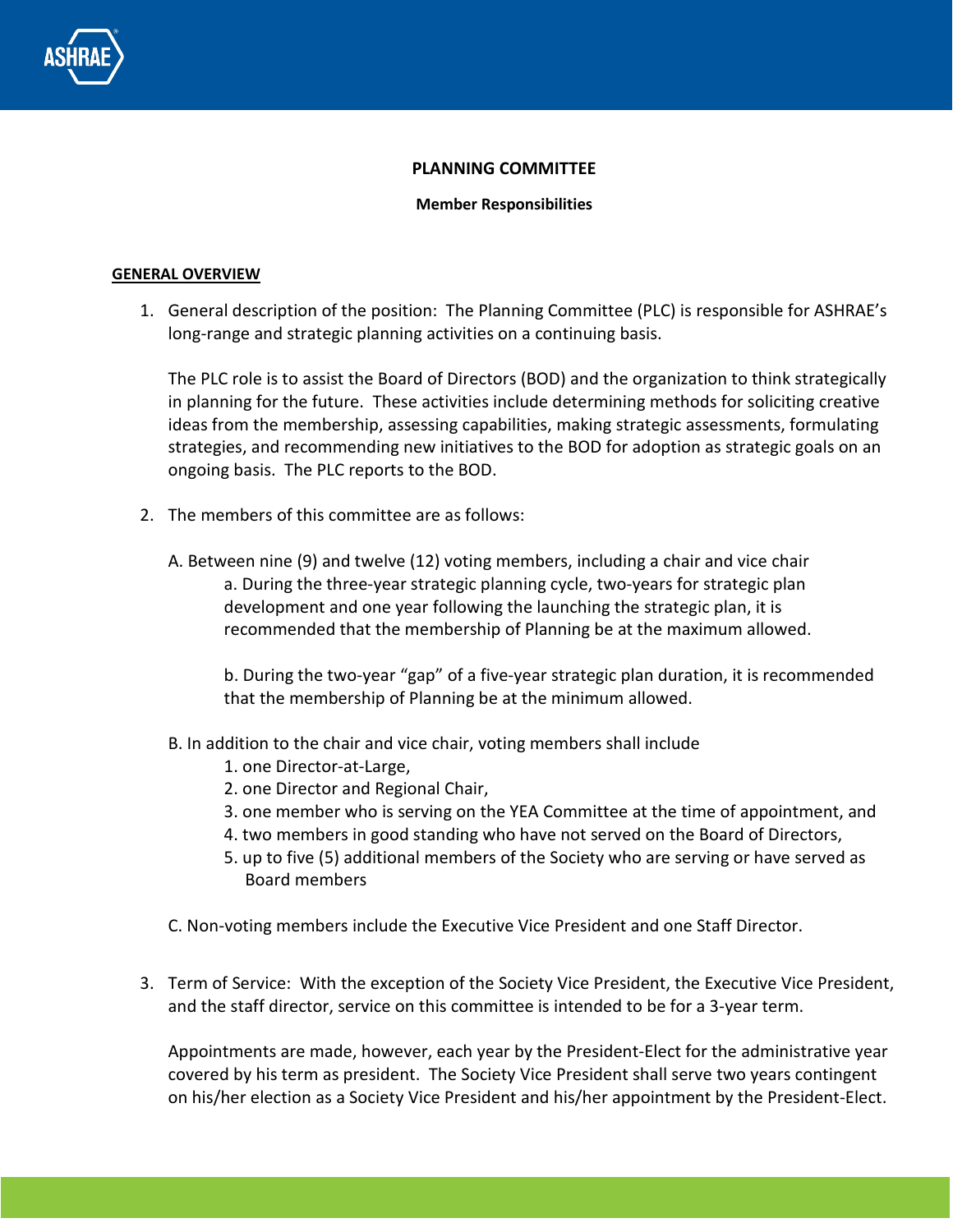

The Executive Vice President shall be a permanent non-voting member of the committee.

- 4. Required Qualifications: All voting members except the member who represents YEA must hold the grade of Full Member or higher in the Society.
- 5. Helpful qualifications, experience, interests, or skills: Strongly preferred qualifications include demonstrated ability in strategic, forward thinking and a broad understanding of recent past, current, and potential issues facing the Society. It is also preferred that several PLC members are able to clearly articulate strategic concepts to help facilitate strategic discussions with the BOD ExCom, during the BOD fall planning session, and other interactions with the BOD.

## **SPECIFIC TIME, MONEY, AND TASK COMMITMENTS**

# **1. Attend the ASHRAE Annual (Summer) and Winter conferences.**

- a. The PLC meets on Friday, the day prior to the Annual and Winter conferences. If a PLC member is assigned to liaise with a council or committee, the member should plan to be present for the appropriate council or committee meetings held during the Annual and Winter conferences as well as to participate in conference calls of the council or committee. Frequently, PLC members elect to attend most of the Annual and Winter conferences to maintain familiarity with current Society issues and become aware of strategic directions the Society may pursue.
- b. Transportation costs are paid by the Society.
- c. Subcommittee work description: There are no on-going PLC subcommittees; however, there are likely to be subcommittees formed per the prerogative of the PLC chair to carry out committee MBOs or for other reasons. It may be determined that these subcommittees will meet during the Annual or Winter conferences.
- d. Special events to be aware of at the Annual and Winter conferences: Because the PLC is responsible for guiding the BOD through its strategic planning activities, there may be special BOD sessions held during Annual and Winter meetings that require PLC participation.

# **2. Requirements between Annual and Winter conferences.**

a. Describe the frequency of conference calls: The PLC holds at least one conference call in the fall and one in the spring following the Annual and Winter conferences. Typically, the PLC will hold two or three calls in the periods between the Annual/Winter/Annual conferences. Subcommittees formed to carry out committee MBOs are likely to also